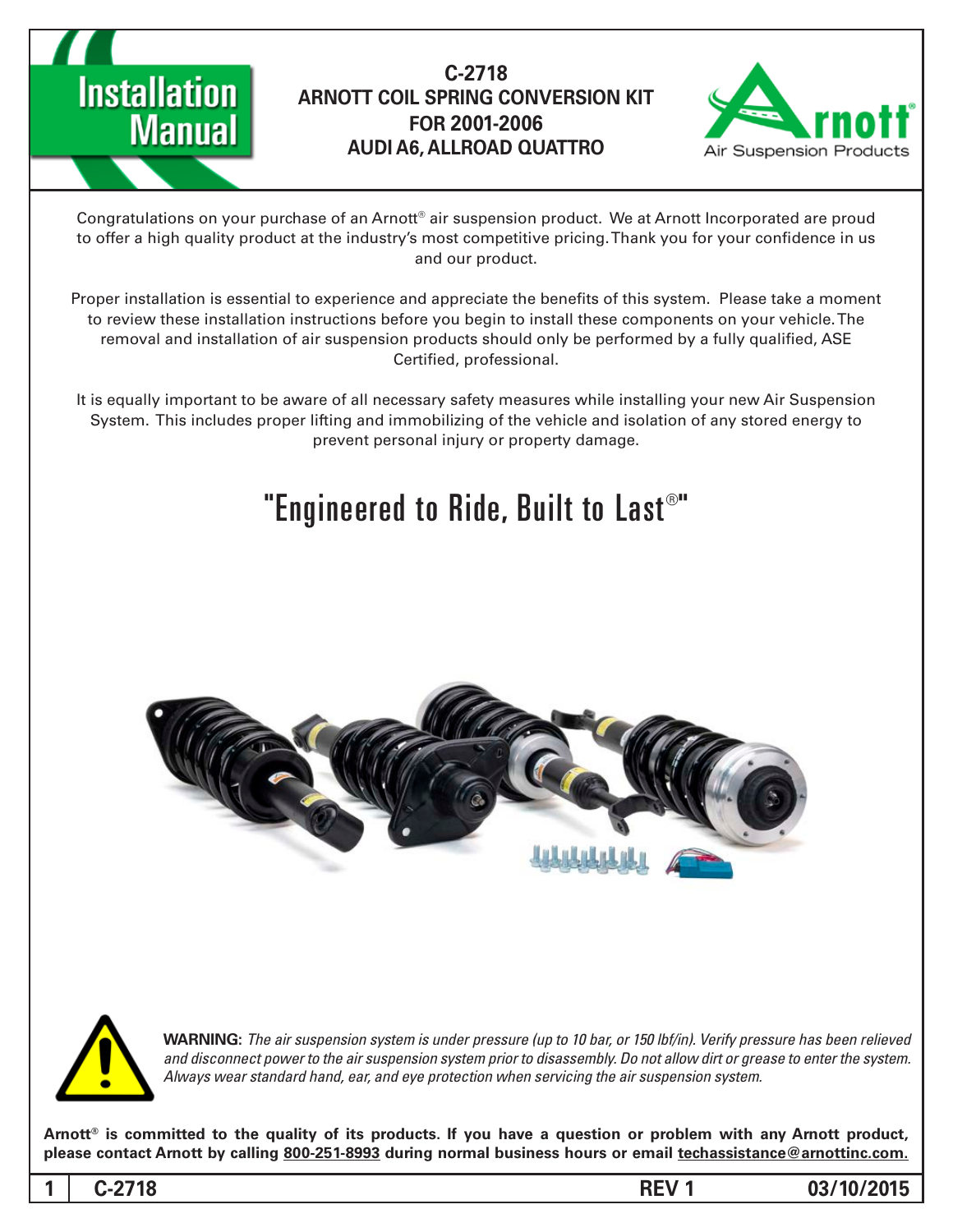



#### **GENERAL INFORMATION:**

Reading this manual signifies your agreement to the terms of the general release, waiver of liability, and hold harmless agreement, the full text of which is available at www.arnottinc.com.

- Not to be stored below  $5^{\circ}$ F (-15 $^{\circ}$ C) or above 122 $^{\circ}$ F (50 $^{\circ}$ C).
- Avoid damage to air lines and cables.
- Removal and installation is only to be performed by fully qualified personnel.
- Use car manufacturer's diagnostic software.

**CAUTION:** Damage to the vehicle and air suspension system can be incurred if work is carried out in a manner other than specified *in the instructions or in a different sequence.* 



To avoid the possibility of short circuits while working with electric components consult your owner's manual on how to disconnect your battery.



*Consult your vehicle owner's manual, service manual, or car dealer for the correct jacking points on your vehicle and for* additional care, safety and maintenance instructions. Under no circumstances should any work be completed underneath the vehicle if it is not adequately supported, as serious injuries and death can occur.

#### **FRONT AIR STRUT REMOVAL**

- 1. Set the steering to straight ahead.
- 2. Raise the vehicle.
- 3. Remove front wheels.
- 4. Start by removing the remaining air pressure from the front air spring. To deflate the air spring, carefully unscrew the air fitting from the top of the air spring.
- 5. Loosen and remove the lower shock bolt. (FIGURE 10-1)



FIGURE 10-1

**03/10/2015 1 REV -2718C 2**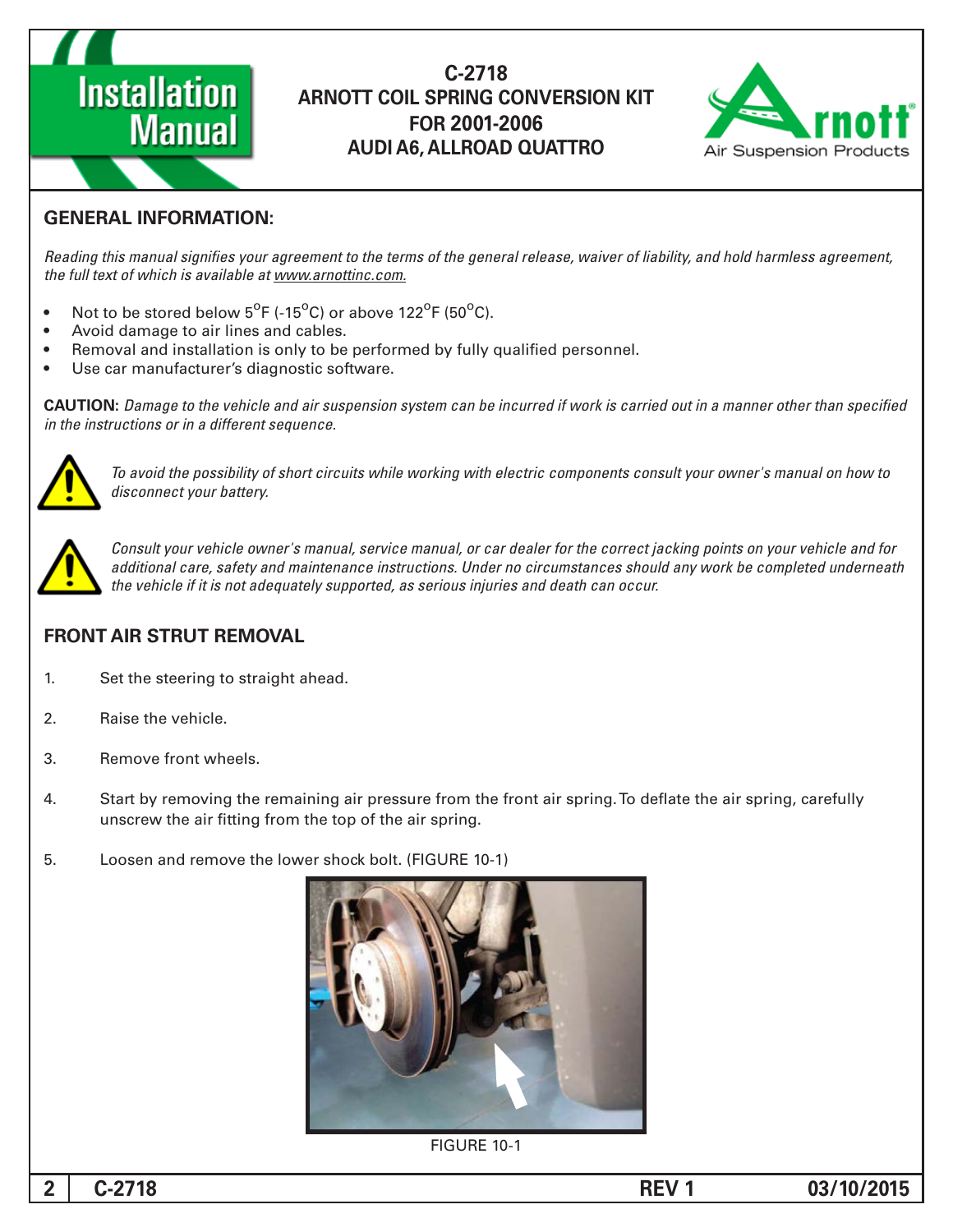



6. Remove the pinch bolt and both ball joints from the spindle assembly. (FIGURE 10-2)



**FIGURE 10-2** 

7. Make sure to secure the front hub assembly to eliminate any stress on the brake lines and front drive shafts. Loosen the 3 top bolts under the hood. Leave one bolt finger tight to prevent the assembly from falling out. (FIGURE 10-3)





8. Carefully remove the air strut assembly from the vehicle. (FIGURE 10-4)



**FIGURE 10-4** 

**03/10/2015 1 REV 1**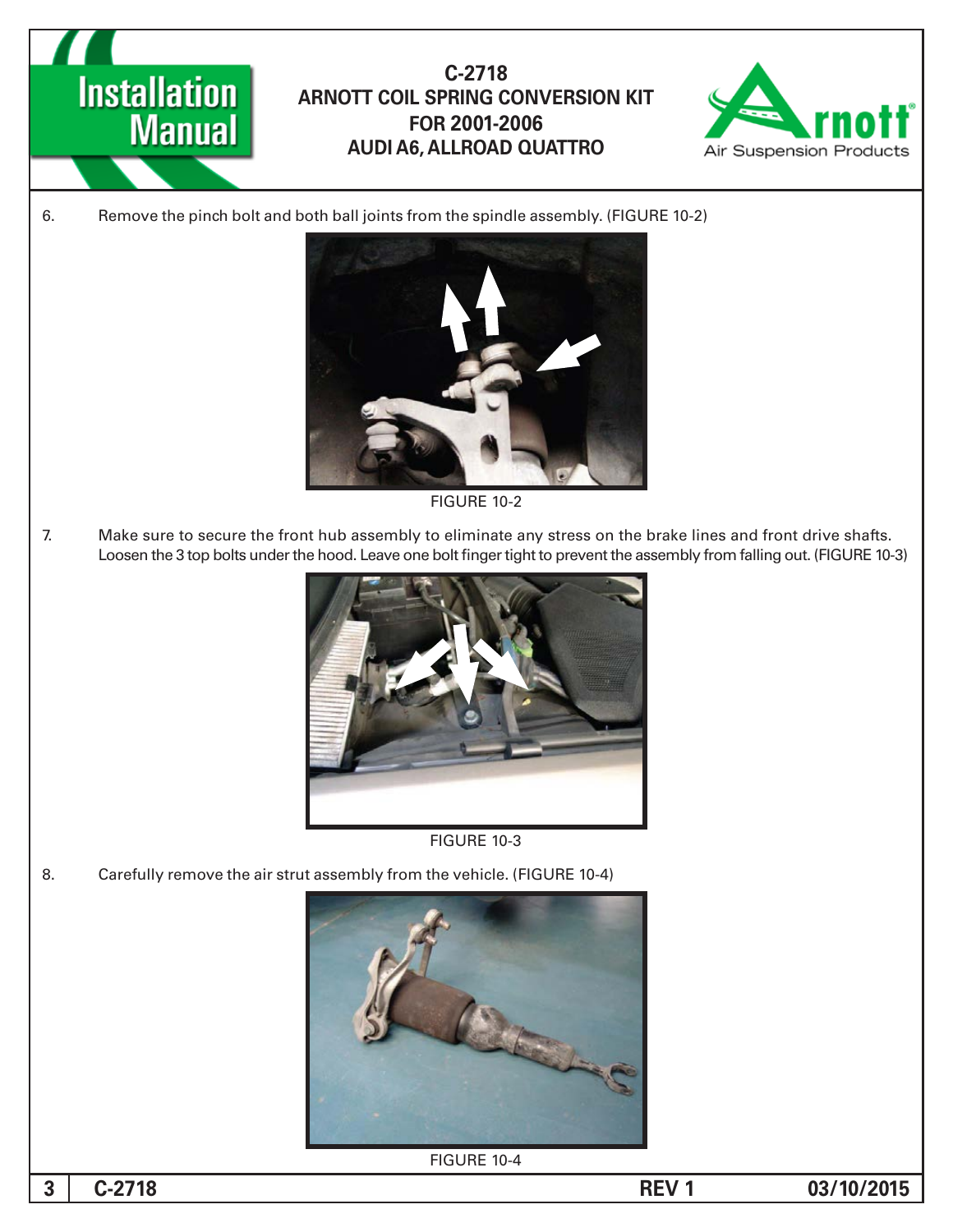



9. Using a 12 point triple square bit, remove the 6 upper strut mounting bolts holding the air strut to the top cast aluminum mount. (FIGURE 10-5)



**FIGURE 10-5** 

10. Remove the air strut from the upper mount. (FIGURE 10-6)



**FIGURE 10-6** 

11. Removal complete.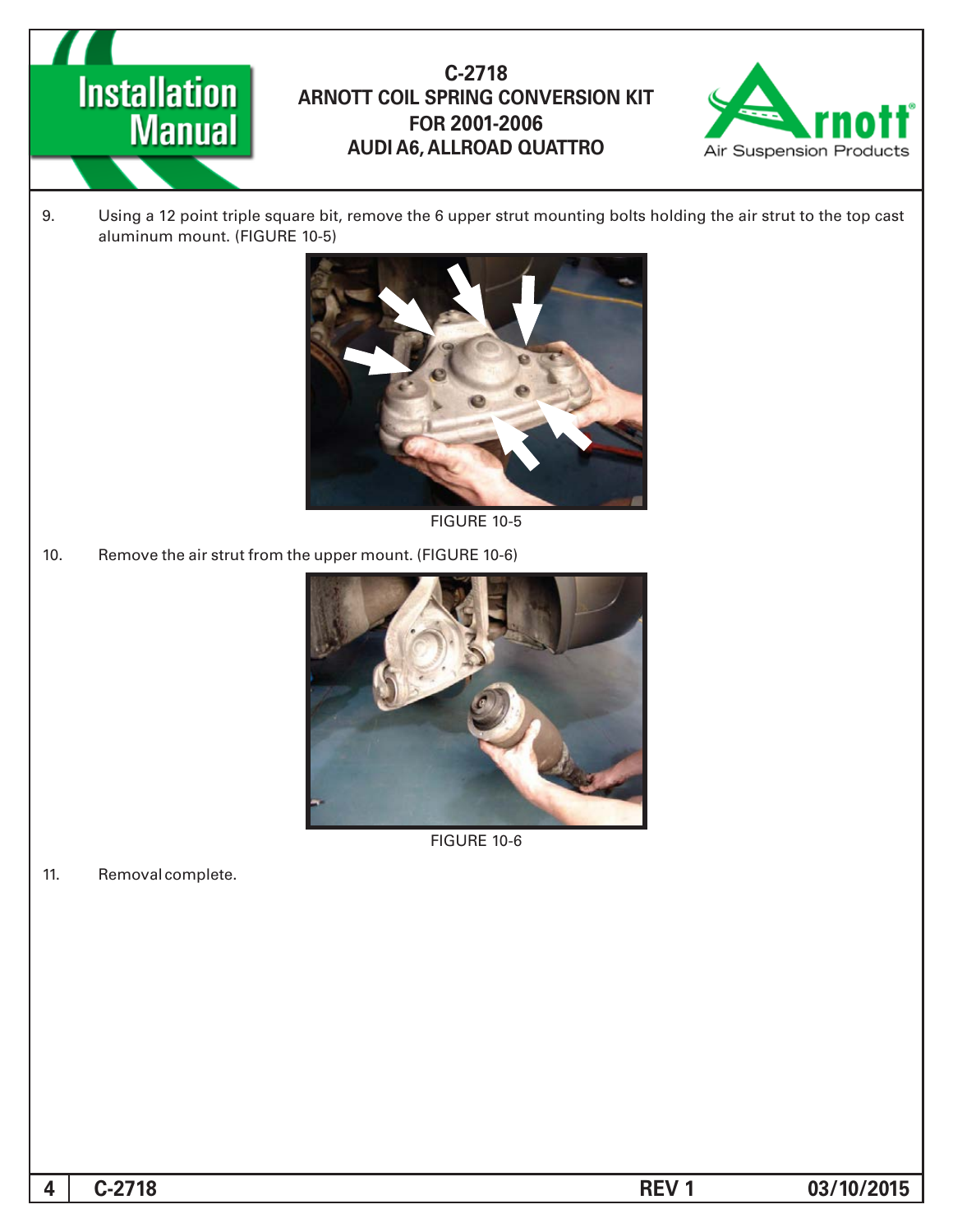



#### **FRONT COIL STRUT INSTALLATION**



*Tighten all nuts and bolts to manufacturer's specifications during the installation process.* 

1. Align the coil spring to the upper mount in same orientation the air strut was removed. Then install and secure 6 top mounting bolt supplied. (FIGURE 20-1)



FIGURE 20-1

2. Install the coil spring assembly onto the vehicle in reverse order of air strut removal. (FIGURE 20-2)



**FIGURE 20-2** 

3. Installation complete.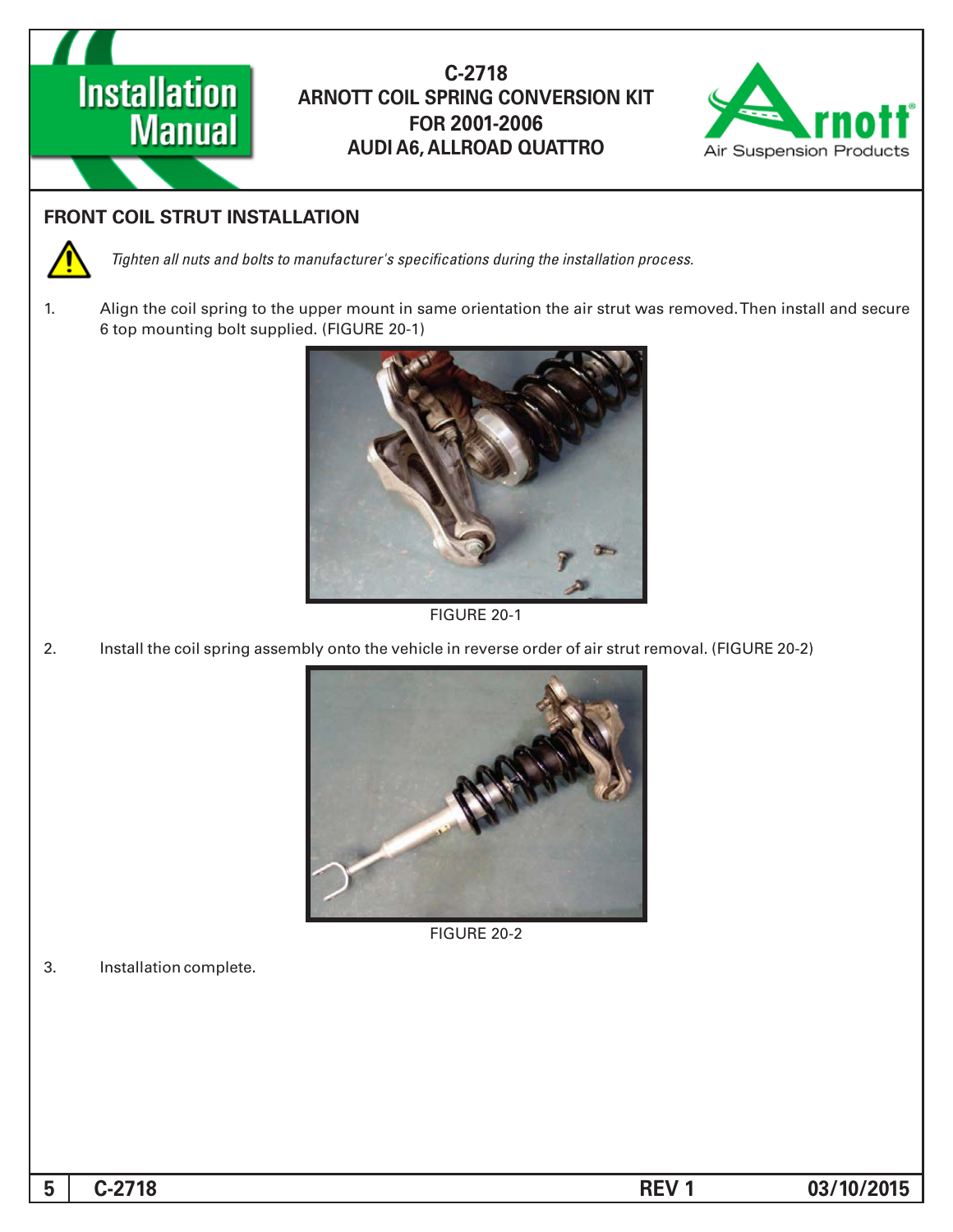



#### **REAR AIR STRUT REMOVAL**

- 1. Start by removing the remaining air pressure from the rear air spring. To deflate the air spring, carefully remove the air fitting from the bottom of the air spring.
- 2. Loosen and remove the upper mounting plate bolts. (FIGURE 30-1)



**FIGURE 30-1** 

3. Remove the lower strut bolt connecting the strut to the lower control arm. (FIGURE 30-2)



**FIGURE 30-2**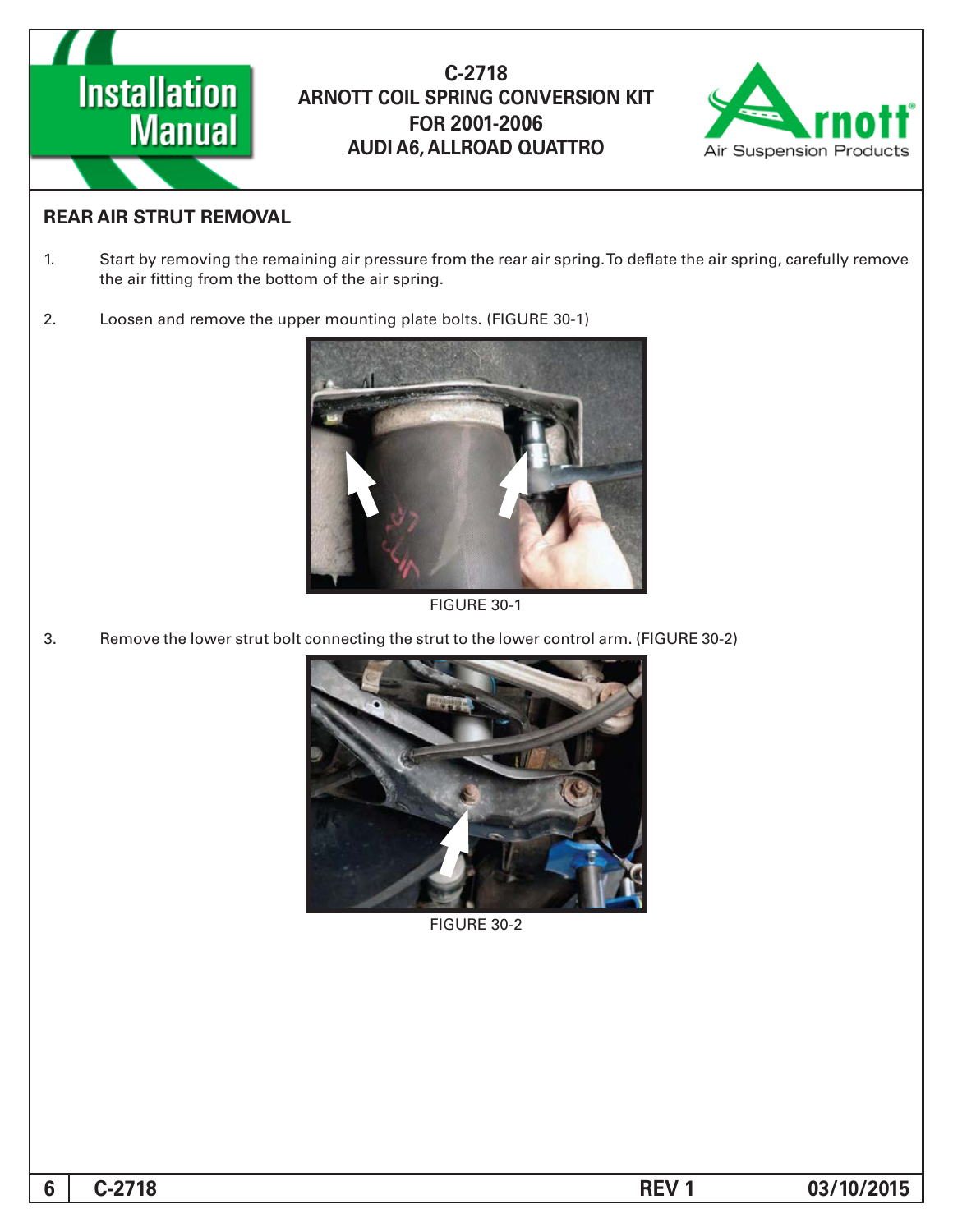# **Installation Manual**

#### **-2718C ARNOTT COIL SPRING CONVERSION KIT 2001-2006 FOR AUDI A6, ALLROAD QUATTRO**



4. With the shock loose, collapse the shock absorber by pushing downward on the upper plate to allow you to dislocate the upper mount from its mounting perch. Pull the air strut assembly up and out of the lower control arm. (FIGURE 30-3)



**FIGURE 30-3** 

5. With the aid of a large pair of pliers, compress the parking brake lever and remove the cable. (FIGURE 30-4)



**FIGURE 30-4** 

6. Figure 1.5 Femove the parking brake cable retaining clip, and slide the cable out of its mount. (FIGURE 30-5)



**FIGURE 30-5**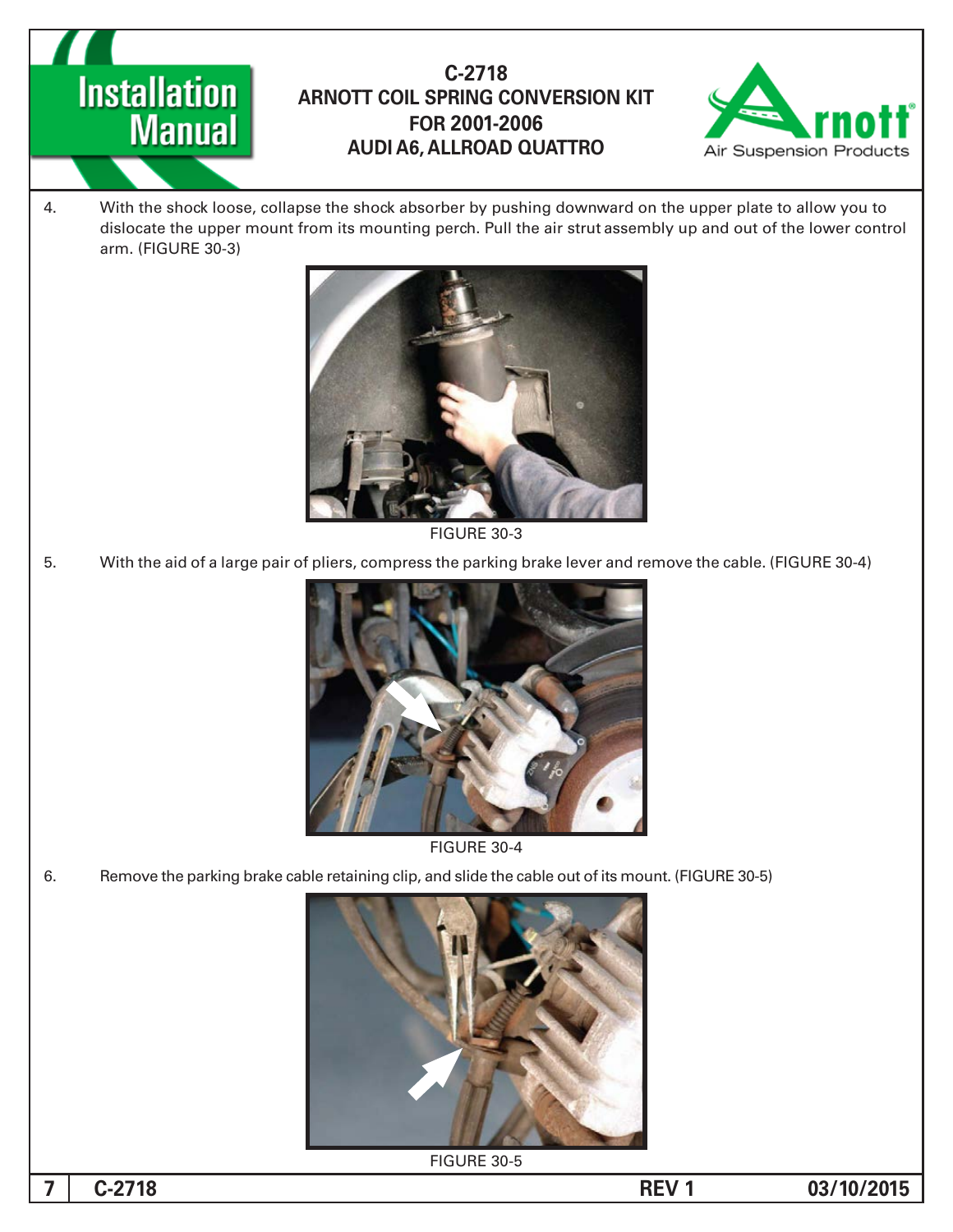## **Installation Manual**

#### **-2718C ARNOTT COIL SPRING CONVERSION KIT 2001-2006 FOR AUDI A6, ALLROAD QUATTRO**



7. Remove the bolt securing the wheel speed sensor on the front side of the wheel hub. (FIGURE 30-6)



**FIGURE 30-6** 

8. Locate the height sensor bracket on the back left of the lower control arm and remove its mounting nut from the inside of the control arm to free the height sensor. (FIGURE 30-7)



**FIGURE 30-7** 

9. Next, loosen but DO NOT remove the lower control arms rear most bolts to eliminate binding during installation. (FIGURE 30-8)



**FIGURE 30-8** 

**03/10/2015 -2718**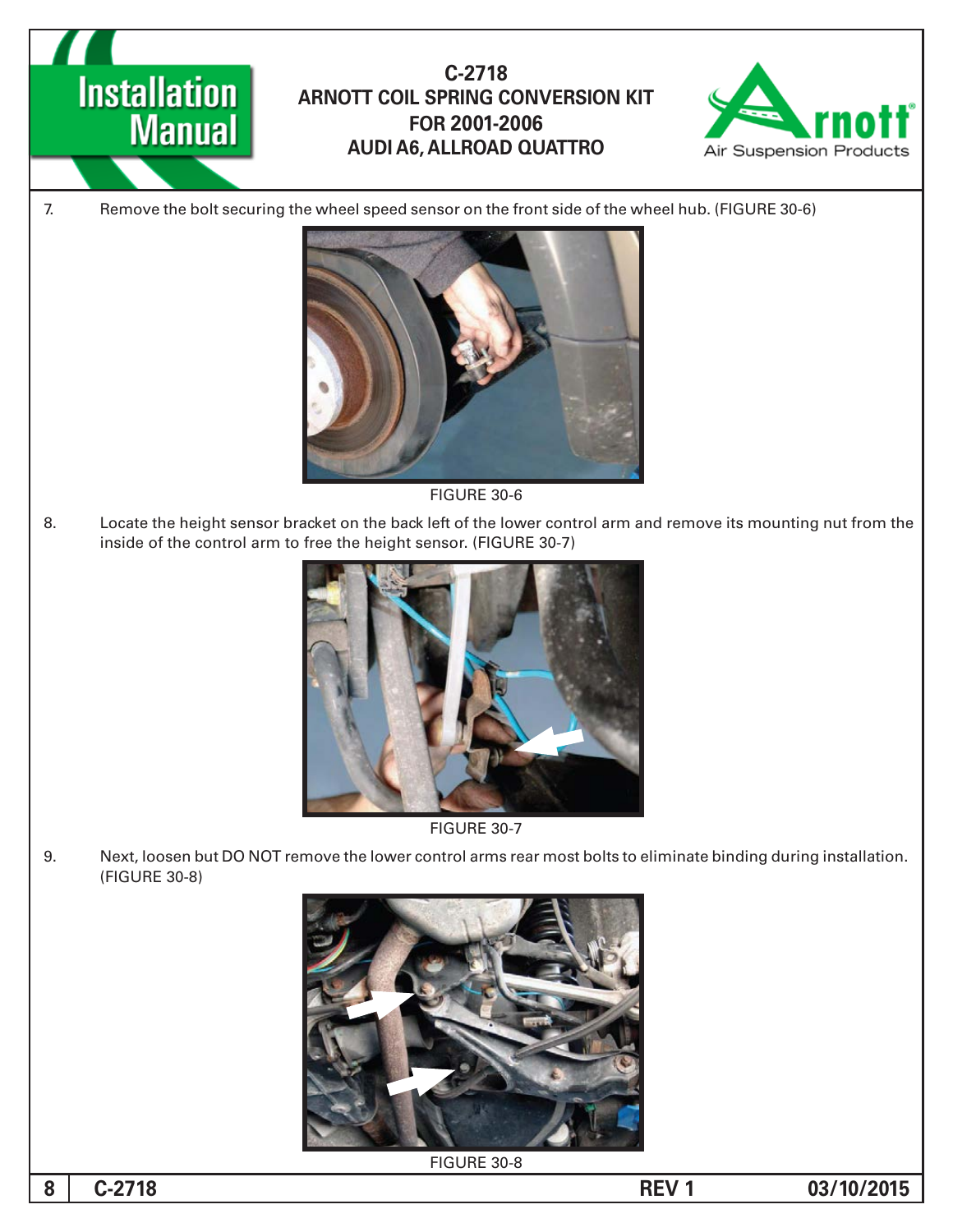



10. Using a paint marker, mark the eccentric bolts alignment at the knuckle and remove it being sure to turn the nut on the backside. (FIGURE 30-9)



FIGURE 30-9

11. After all fasteners are removed, the lower control arm should hang free.

#### **REAR COIL STRUT INSTALLATION**



*Tighten all nuts and bolts to manufacturer's specifications during the installation process.* 

1. Install the rear coil strut up from the bottom, making sure the locating pins are facing outward. Install the two (2) factory upper mounting bolts and tighten. (FIGURE 40-1)



**FIGURE 40-1** 

2. Swing the control arm up to align the shock bushing to its mounting hole. Secure with the factory hardware.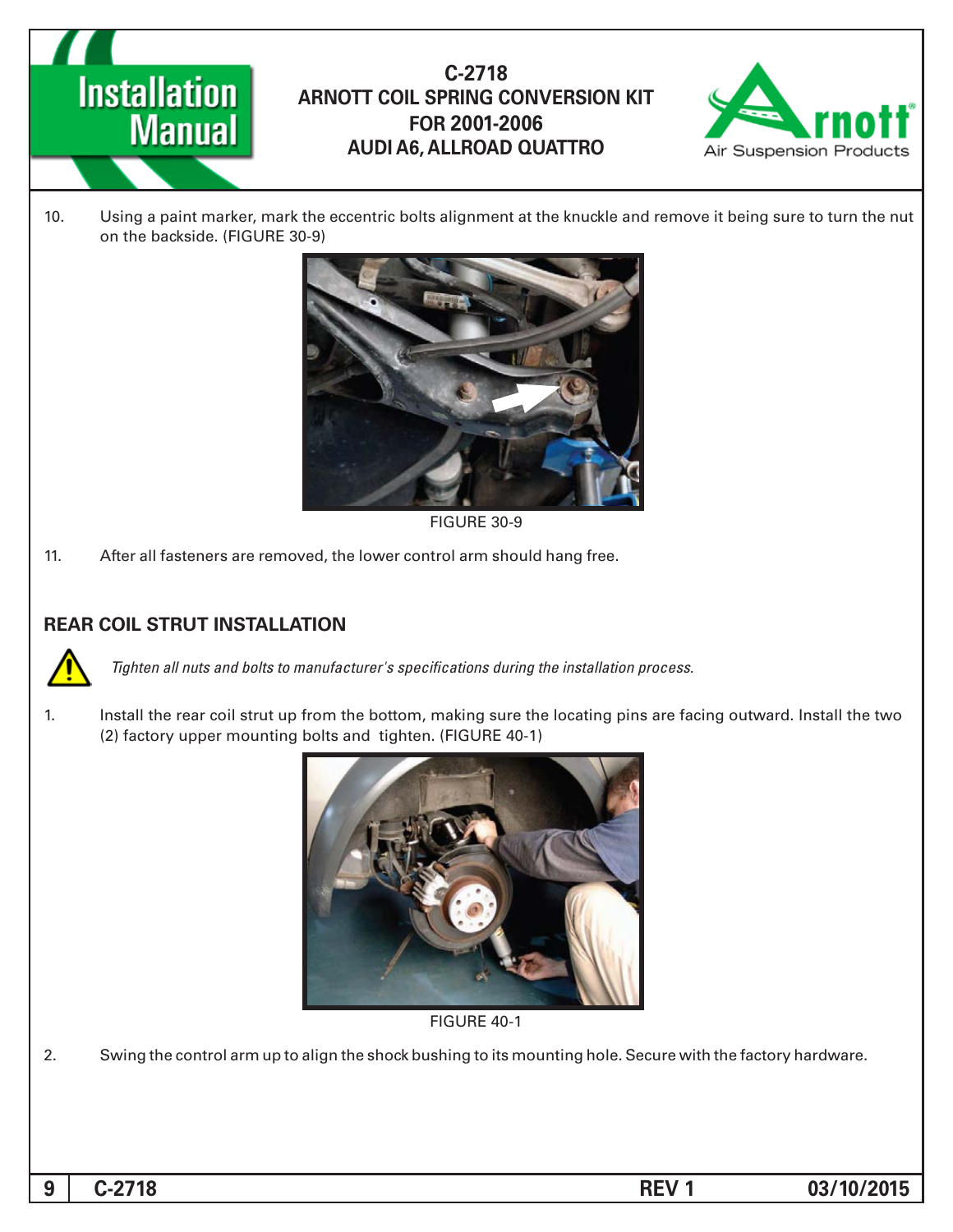



3. Using a floor jack, lift directly under the shock mount until you can align the bottom mounting bolt. (FIGURE 40-2)



**FIGURE 40-2** 

4. Align the marks previously made on the eccentric bolt and tighten. At this point, go back and tighten the rear most bolts of the lower control arm. (FIGURE 40-3)



**FIGURE 40-3** 

- 5. Finish by reinstalling the wheel speed sensor, parking brake cable, and height sensor mounting bracket.
- 6. Installation complete.



It is nesessary to have your vehicle aligned after installing this kit.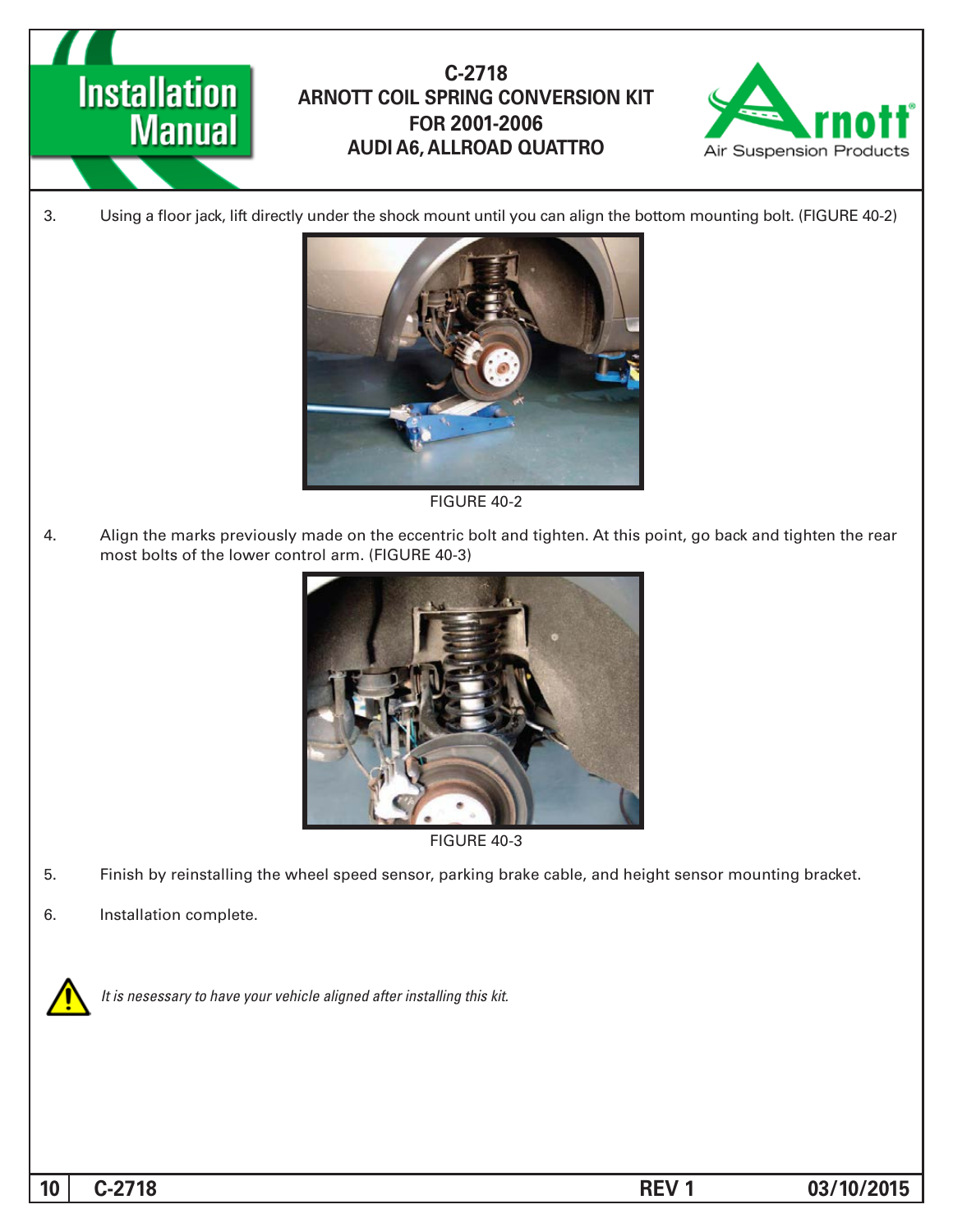



#### **ELECTRONIC BYPASS MODULE INSTALLATION**

1. Remove the door cover located on the left side of the cargo area to expose the vehicles air suspension wiring harness and control module. (FIGURE 1A)



**FIGURE 1A** 2. Remove both plugs located on the control module. (FIGURE 1B)



**FIGURE 1B** 3. Remove the cover of the larger plug by sliding it off of the end. (FIGURE 1C)



**FIGURE 1C** 

11 C-2718 **REV 1 D**  $\overline{03/10/2015}$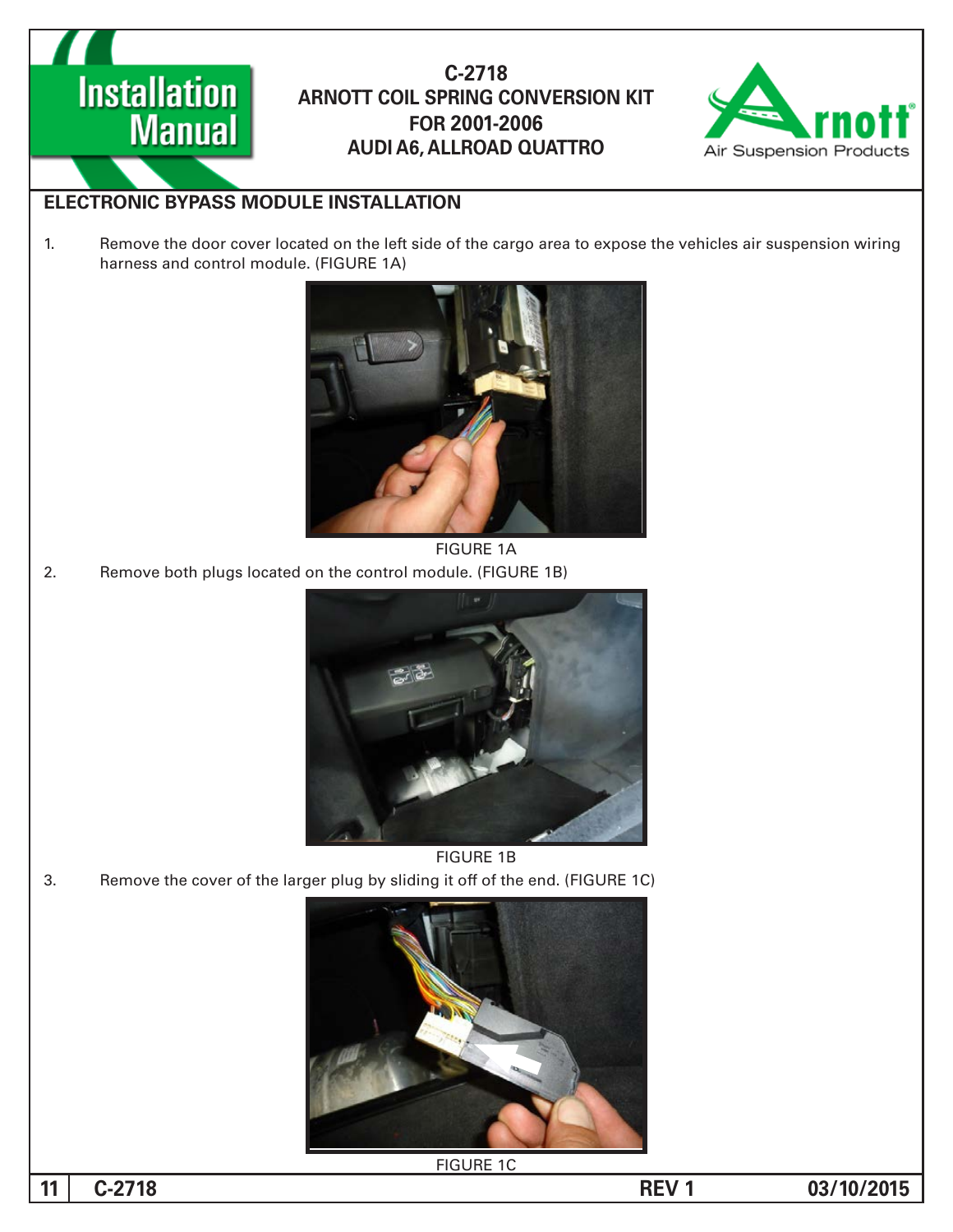



#### 4. Locate the following wires in the chart below from the vehicle's wiring harness.

| ELECTRONIC BYPASS<br>MODULE | <b>FROM</b>  | PIN# | <b>VEHICLE'S WIRING</b><br><b>HARNESS</b> |
|-----------------------------|--------------|------|-------------------------------------------|
|                             | <b>BLUE</b>  | 20   |                                           |
|                             | <b>GREEN</b> |      |                                           |
|                             | <b>RED</b>   | 25   |                                           |
|                             | <b>BLACK</b> |      |                                           |

5. Separate the located wires and cut, leaving a suitable length to work with. (FIGURE 1D)



**FIGURE 1D** 

6. Strip the ends of the wires. Using the supplied butt connectors, crimp the electronic bypass module to the vehicle side of the wiring harness. (FIGURE 1E)



**FIGURE 1E** 

**12 c**-2718 **12 C**-2718